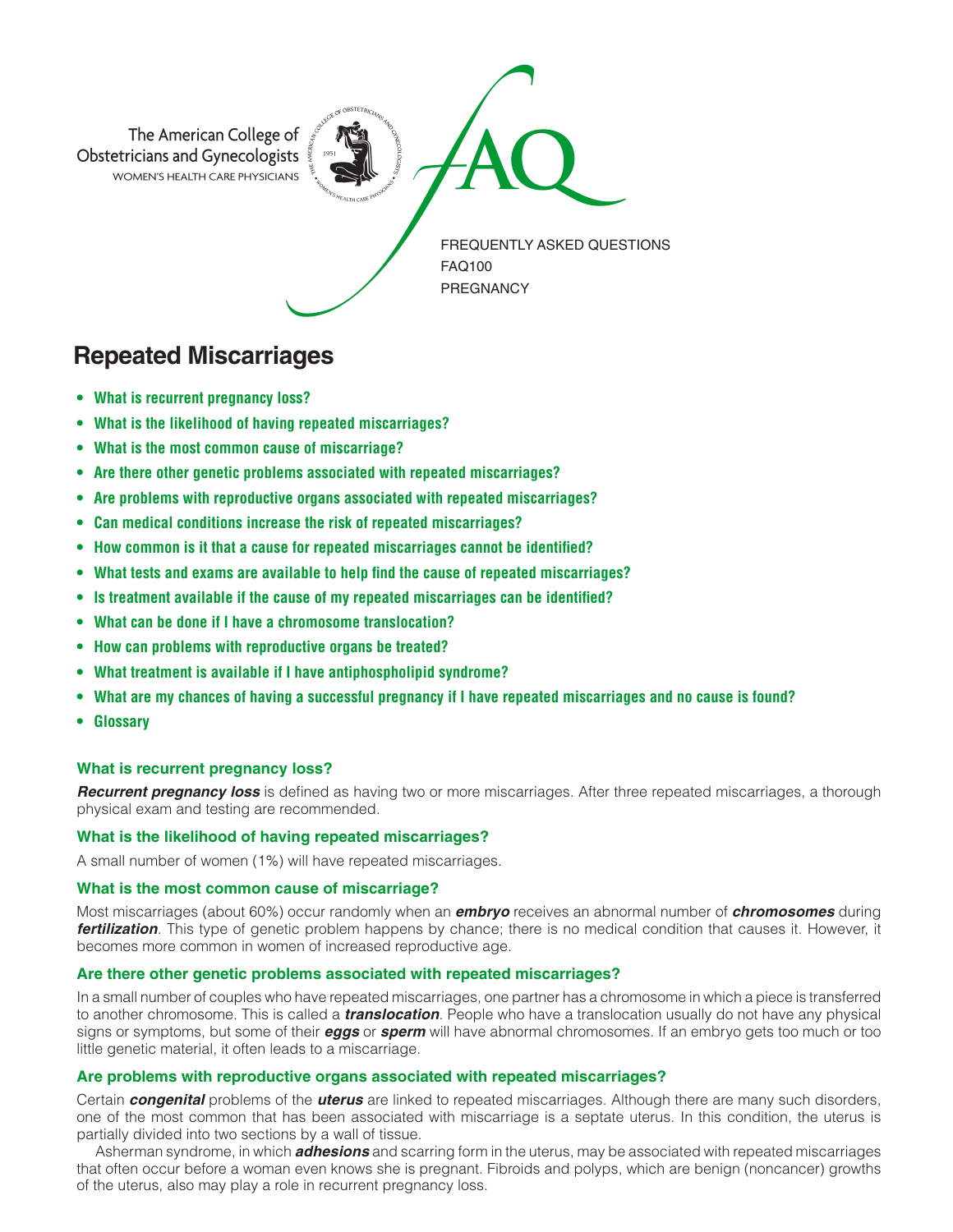## **Can medical conditions increase the risk of repeated miscarriages?**

Women who have certain medical conditions may have an increased risk of repeated miscarriages. *Antiphospholipid syndrome (APS)* is an *autoimmune disorder* in which a person's immune system mistakenly makes *antibodies* to certain substances involved in normal blood clotting. APS is associated with repeated miscarriages and fetal deaths. Another disease that can lead to miscarriage is *diabetes mellitus*. In this disease, high levels of a sugar called *glucose* are present in the blood. Women with diabetes, especially those in whom the disease is poorly controlled, have an increased risk of pregnancy loss. Women with a condition called *polycystic ovary syndrome* also have an increased risk of miscarriage.

### **How common is it that a cause for repeated miscarriages cannot be identified?**

In 50–75% of women with repeated miscarriages, no cause can be found for the pregnancy loss. There may be clues about what the problem is, but there is no sure answer.

#### **What tests and exams are available to help find the cause of repeated miscarriages?**

To help find the cause of repeated miscarriages, your health care professional will ask about your medical history and past pregnancies. A complete physical exam, including a *pelvic exam*, may be done. You may have blood tests to detect problems with the immune system. Testing may be done to help detect genetic causes of repeated miscarriages. Imaging tests may be considered to find out if a uterine problem is causing repeated miscarriages.

#### **Is treatment available if the cause of my repeated miscarriages can be identified?**

If a specific cause of your repeated miscarriages can be identified, your health care professional may suggest a treatment that addresses the cause.

## **What can be done if I have a chromosome translocation?**

If you have a chromosome translocation, genetic counseling may be recommended. Results of genetic testing can help clarify your options. *In vitro fertilization* with special genetic testing called *preimplantation genetic diagnosis* may be done to select unaffected embryos.

#### **How can problems with reproductive organs be treated?**

Corrective surgery may be able to increase the chances for a successful pregnancy. For example, a septum in the uterus can be removed.

## **What treatment is available if I have antiphospholipid syndrome?**

Use of a medication that prevents blood clots, such as heparin, sometimes combined with low-dose aspirin, may be prescribed throughout pregnancy and for a few weeks afterward. This treatment can increase the rates of successful pregnancy in women with this condition.

## **What are my chances of having a successful pregnancy if I have repeated miscarriages and no cause is found?**

About 65% of women with unexplained recurrent pregnancy loss have a successful next pregnancy.

#### **Glossary**

*Adhesions:* Scarring that binds together the surfaces of tissues.

**Antibodies:** Proteins in the blood produced in reaction to foreign substances, such as bacteria and viruses that cause infection.

*Antiphospholipid Syndrome (APS):* A disorder in which proteins called antibodies are mistakenly made against certain substances in the blood involved in normal blood clotting. It can lead to abnormal blood clotting and pregnancy complications, including pregnancy loss.

*Autoimmune Disorder:* A condition in which the body attacks its own tissues.

*Chromosomes:* Structures that are located inside each cell in the body and contain the genes that determine a person's physical makeup.

*Congenital:* A condition that is present in a person from birth.

**Diabetes Mellitus:** A condition in which the levels of sugar in the blood are too high.

*Eggs:* The female reproductive cells produced in and released from the ovaries; also called the ova.

*Embryo:* The developing organism from the time it implants in the uterus up to 8 completed weeks of pregnancy.

*Fertilization:* Joining of the egg and sperm.

*Glucose:* A sugar that is present in the blood and is the body's main source of fuel.

*In Vitro Fertilization:* A procedure in which an egg is removed from a woman's ovary, fertilized in a dish in a laboratory with the man's sperm, and then transferred to the woman's uterus to achieve a pregnancy.

**Pelvic Exam:** A physical examination of a woman's reproductive organs.

**Polycystic Ovary Syndrome:** A condition characterized by two or three of the following criteria: the presence of growths called cysts on the ovaries, irregular menstrual periods, and an increase in the levels of certain hormones.